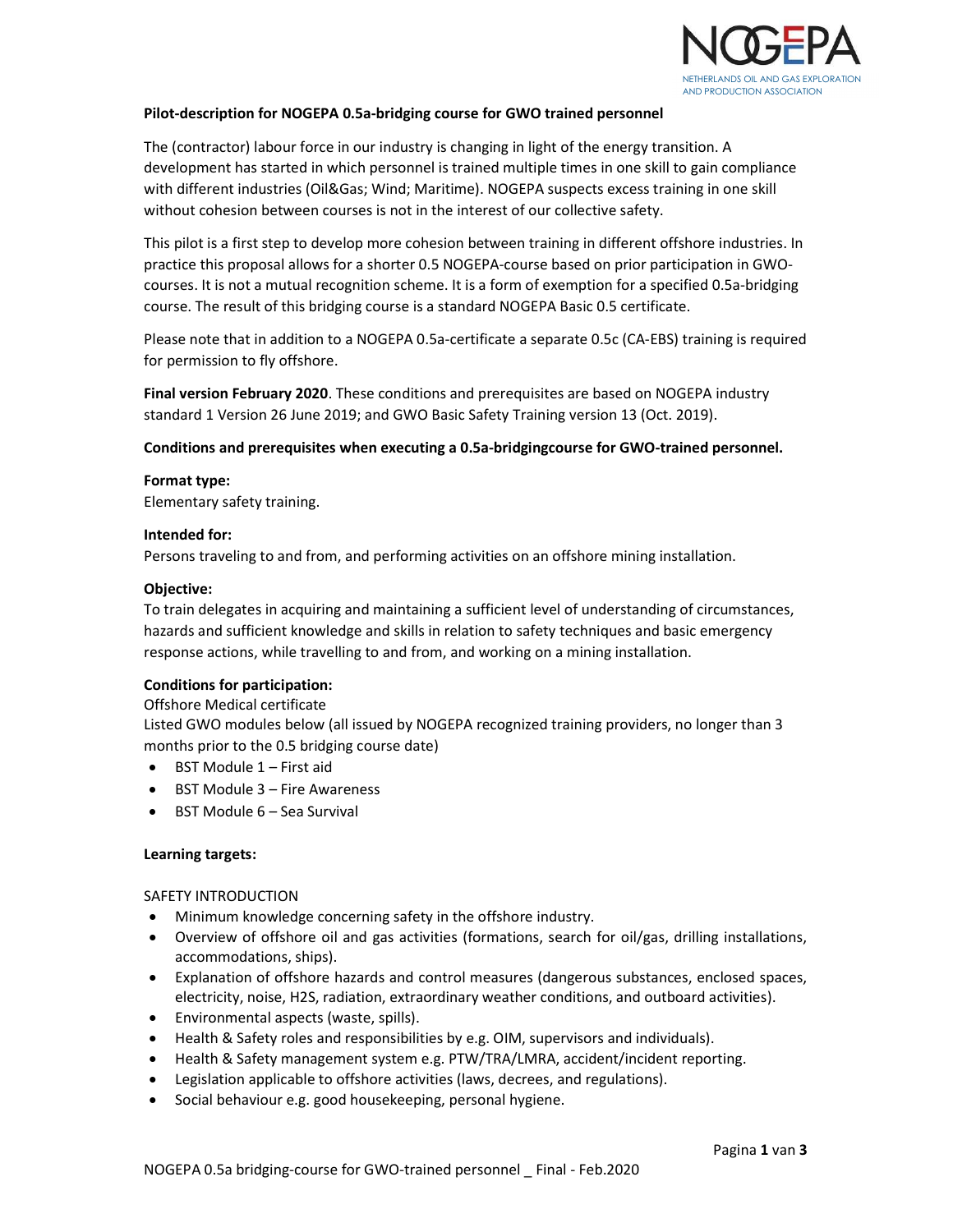

Availability and use of personal protective equipment.

FIRST AID – Not applicable: covered in GWO modules 1 and 6

## HELICOPTER SAFETY

- Familiarisation with procedures related to helicopter safety in various stages of the flight:
	- o Prior to boarding.
	- o During boarding.
	- o During the flight.
	- o When disembarking.
- Explanation and demonstration of the helicopter transportation suit and aviation life jacket, emergency equipment on board, and emergency exits.
- Preparation for an emergency landing.
- Dry emergency landing.
- Wet emergency landing.

## HUET

- Extension of the theoretical knowledge as mentioned above, essential for escape from a helicopter on or under water.
- Evacuation from the helicopter.

SURVIVAL AT SEA – In part covered in GWO Module 6 – Remaining learning targets:

- Assembling at a muster point O&G specific
- Abandon platform techniques O&G specific

FIRE PREVENTION AND FIRE FIGHTING - Covered by GWO Module 3 except:

- **•** Correct use of hose reel and fire blanket.
- Use of escape mask and escape from smoke filled areas.

## Exercises (1)

SURVIVAL TECHNIQUES – In part covered by GWO Module 6 – remaining learning targets:

- Mustering.
- Conventional and free-fall lifeboat: boarding, fastening.
- Being hoisted with sling and application of rescue techniques.
- Norwegian Survival suit (demo).
- Skyscape techniques (demo).

# Exercises  $(2)^1$

FIRE FIGHTING – In part covered by GWO Module 3 - remaining learning targets:

- Correct use of a fire blanket and a hose reel.
- Escaping from a smoke filled area with the use of an escape mask.

# Exercises (3)

HUET Module

- Use of personal protective equipment (immersion/transit suit, life jacket, etc.).
- Inflating a life jacket in the water.

<sup>&</sup>lt;sup>1</sup> GWO BST does not require exercises with the hose reel nor with the smoke hood. The consulted training providers (all recognized as both a NOGEPA 0.5 provider and GWO module 3 providers) indicated that they always include these exercises in their GWO training. None the less: to guarantee that these exercises are done by participants of the bridging course they are upheld as learning targets in this course